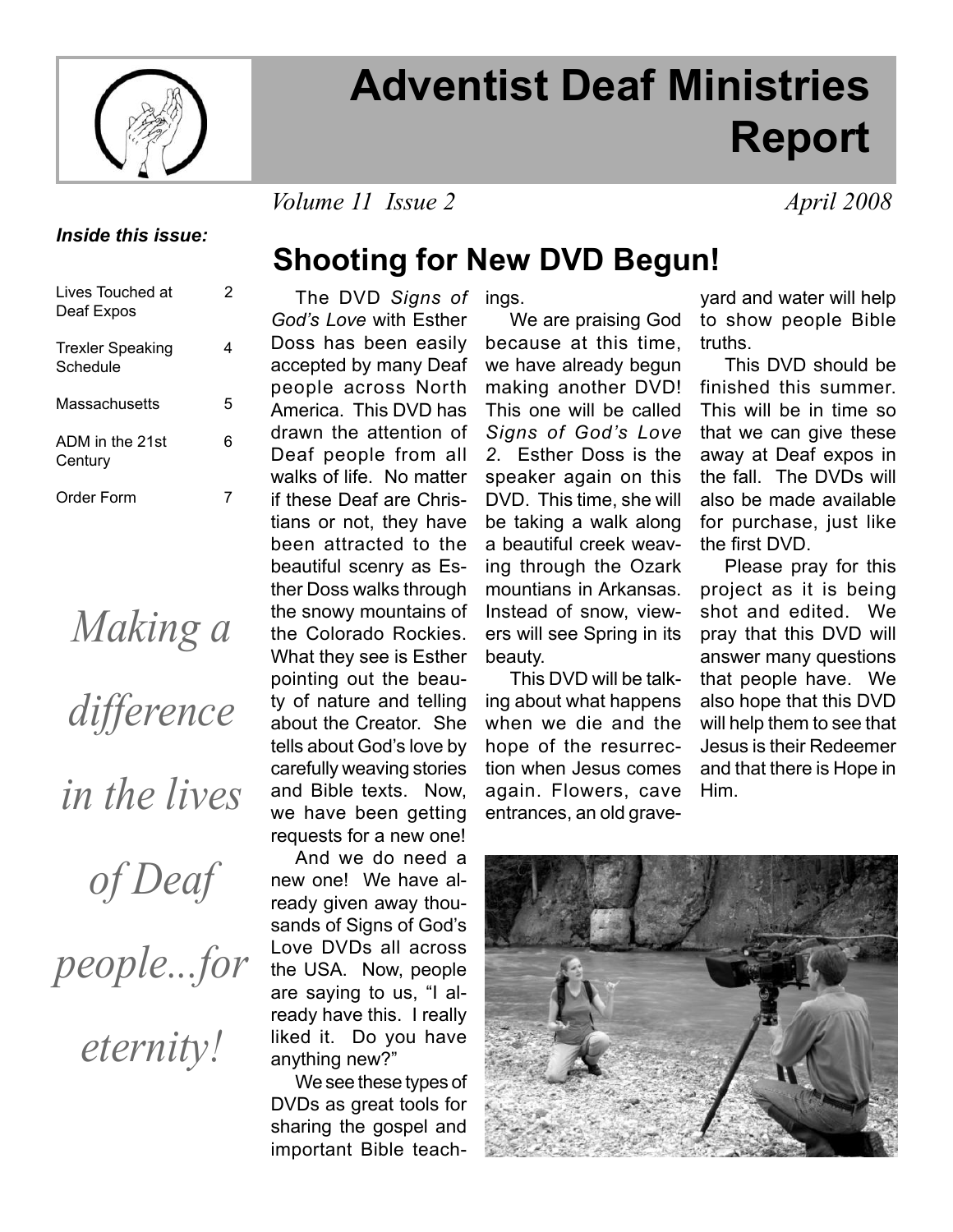# **Lives Touched at Deaf Expos**

All over the United true teachings. States in the last couple of months, we have been sowing seeds! Eight expos in two months! Here are a few stories:

### **Austin, TX** By Esther Doss

 We were busy! Kathy McCain was my helper. On average, we were giving away one packet every 1 ½ minutes, so we quickly ran out 12:30pm! Although we ran out of packets, we stayed in the booth to take addresses and meet people. People were still eager to stop by. One man saw our banner from a distance and eagerly made his way over, signing, "Fantastic!" So did others during the day.

 Mateo asked me many questions. Some of the questions were very deep. After I finished answering one question, he'd sign, "Okay, Hmm…another question…." Seems like we covered every teaching in the Bible! He asked why we worshipped on the Sabbath and requested to see Bible verses of the disciples keeping the Sabbath. He was surprised by the texts he read. We talked about the Holy Spirit at great length. He came back an hour later just to thank me for my time to answer his questions and said he really appreciated it. He had told us that he is searching for a church with

 While talking with Mateo, Teresa from Maryland stopped by. She had already seen the DVD we were giving away. At her place of work, some employees meet for Bible studies, each taking a turn in leading out. One coworker used the DVD. The group watched it and then discussed it afterwards. Teresa enjoyed it and said that they talked about the Holy Spirit and they were stumped on some questions. She watched Mateo and I as we talked. She saw my answers on the Holy Spirit. When Mateo left, I turned to Teresa. She said that she was happy to see our discussion and asked more questions about the Holy Spirit. She wanted a copy of the DVD, so we sent her one.

 One young man, Scott, spent a lot of time at our booth. He is a true Christian with a desire to bring many souls to Jesus. We had a very nice visit. Many times, we would say a long good-bye, and then a few minutes later, Scott was back again! He told many others to come to our booth to meet us and to take packets. He was helping us share Christ!

 One pastor stood back, watching our conversations with others for a long time. She finally walked up and asked Kathy some questions. She said she was glad that we were there to plant some seeds.

 In 2006, I was in Austin for DeafNation Expo, so I looked for familiar faces. And I did see some! Each one was surprised I remembered them. One of them was a man that, in 2006, had stopped by our booth. He asked us if we knew anything about the Sabbath. He was studying this. Now, two years later... here he is again! This time, we talked for a while and he eagerly took materials and is seriously considering taking the Deaf Bible School course.

 We met a number of Deaf people who use Mexican Sign Language, not ASL. They were so hungry for God's word. This reminded us of the desperate need for DVDs in MSL.

 We noticed several times groups of people were having Bible discussions. Several times we saw someone tell a friend that they need to accept Jesus as Savior. Seems our presence sparked others to talk about God. We felt that angels were with us at our booth and the Holy Spirit was hard at work.

## **Flint, MI**

 On the same day, Marvin Budd and Howard Sturm were working at a booth. They marveled at how quickly people grabbed the packets. Like in Austin, TX, packets were gone by 12:30pm! They had

extra things on hand and gave them away. Seems that more and more Deaf people are hungry for the gospel.

### **Greensboro, NC**

By Francisca Trexler

 Julia Sutton and I enjoyed working at the booth for ADM. Two ladies told us that they felt backsliden from God. They mentioned that they should read the Bible more often. I told them that we all need to read the Bible more often so that we could be ready for Jesus' second coming. They heartily agreed. They were excited to watch the DVD with Esther Doss.

 Later on, one Deaf lady stopped by, saying that she was happy to see the banner "Deaf Bible School" and said she completed the Bible study. She said she loved it so much and enjoyed the Bible study. I encouraged her to take another Bible course that we have. She said,with a smile, she would like to do this one, too.

### **Phoenix, AZ**

By Francisca Trexler

 My husband David, George and Arlene Belser and I worked together at this booth. I was thrilled to see three ladies signing in Spanish sign language and I went to meet them. I shared the good news about Jesus. They believe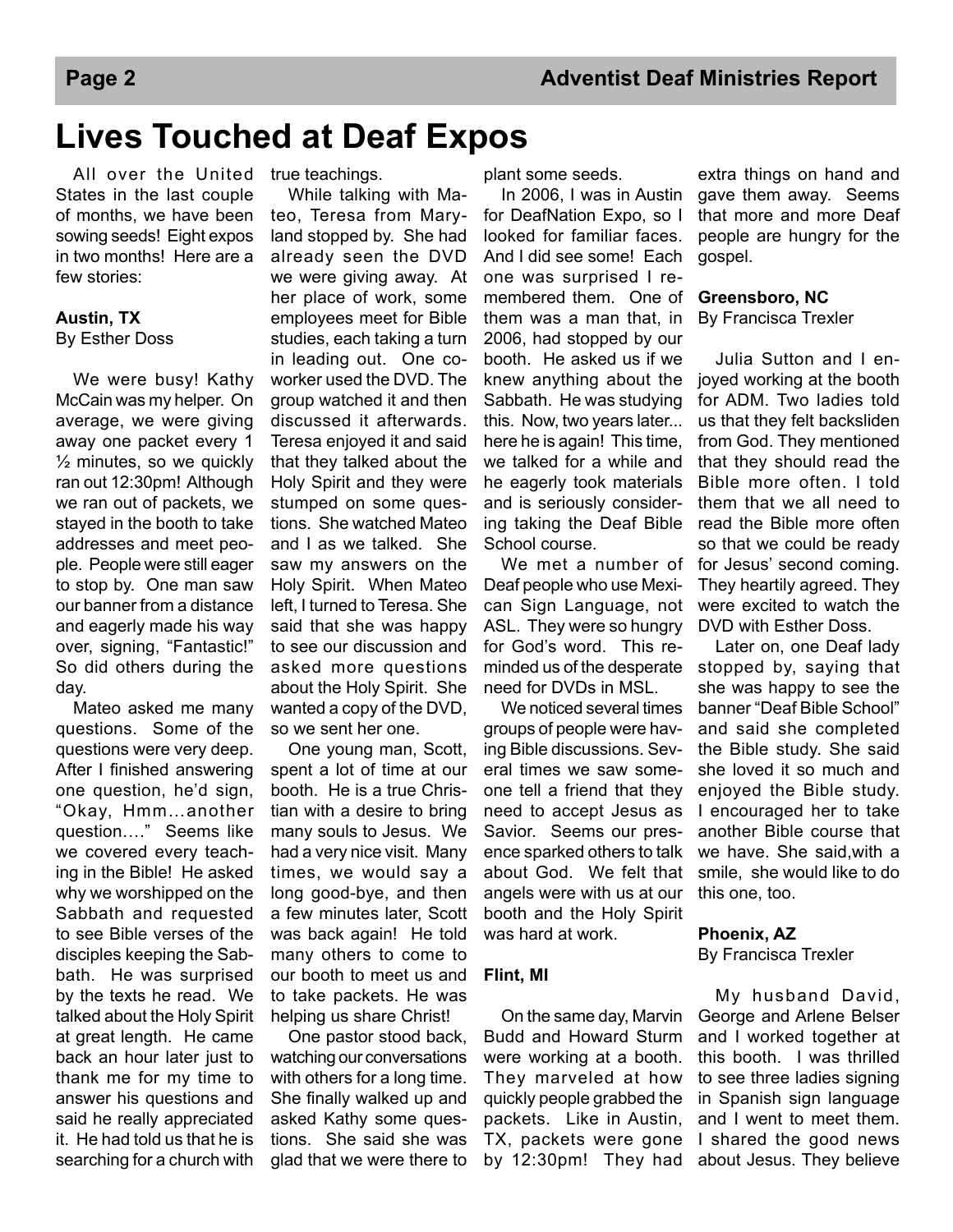## **Volume 11 Issue 2 Page 3**

in Jesus Christ as their Saviour and I told them that I too believed in Jesus Christ. They were surprised to learn something new about the Sabbath. They asked me to write down Bible verses about the Sabbath. They were eager to read them at home. We exchanged the email address to keep in touch.

 A special person from Oregon now lives in Arizona. We have not seen him since he was young. He walked through the crowd and saw us in the booth. He said, "I know you!" David didn't recognize him. He spelled his name. David was surprised to see him. The Belsers likewise were surprised to see him again. It was so good to see him. We pray for him to come back one of these days.

## **San Diego, CA**

By Lillian Davidson

 This Expo did not have as many Deaf people as hoped. Many attendees were hearing. So, not as many seeds were planted at this event. However, the contacts were still good. Since Neil and I live in the San Diego area, we saw many we knew, including some of my students, some I have not seen for over 40 years.

 While talking to one lady, we explained how the body is the temple of God. She was amazed and vowed to never touch liquor or smoke. Another person studied with Neil. He had a thirst to understand the book of Revelation and peppered Neil with seemingly hundreds of questions. Neil and this man have been studying since.

## **Kansas City, KS** By Bruce Buzzell

 The materials in the packet consists of a copy of The Deaf Messenger, a Deaf Bible School enrollment form, three different tracts, and *Signs of God's Love*  DVD. Dana Edmonson and I also gave away Sign Language coloring books and tracts on Salvation.

 When the expo opened its doors, a lot of people came to our booth to grab a packet. The DVD playing attracted many people's attention to our booth to look at the beautiful background scene of the snowy mountainside as Esther signed in ASL. Then after looking the DVD, people picked up a packet and went their way.

 We are always thankful to our Lord for making this ministry work possible. It is the Lord who WANTS people to come and take a packet and learn of His love for them.

 A young deaf lady came with her friend to our booth and we got into a discussion on the joy of the Christian life. She was so happy to get a packet from us and she told us how God helped her overcome many

problems at home and at college. Dana and I helped her with some Bible verses and gave her encouragement.

 As usual, many people were surprised to find out our packets are free. Adventist Deaf Ministries' goal is to reach out to as many Deaf people with the gospel of Jesus Christ. Once people pick up a packet, the Holy Spirit takes over and works on those people to read the materials.

 This ASL Expo welcomed 3,240 people to

explore over 45 different booths. We do not know how many people will be saved from the work we did at the expo but God has a record in heaven and we will know the fruits we have reaped for heaven when Jesus comes for us.

We also had booths in Orlando, Florida and Santa Clara, CA.

*Go to www.deafadventist. org to see photos!*



In Flint, MI, two ladies enjoy watching the DVD before picking up packets.



In Orlando, FL, Alan Beer tells about Jesus.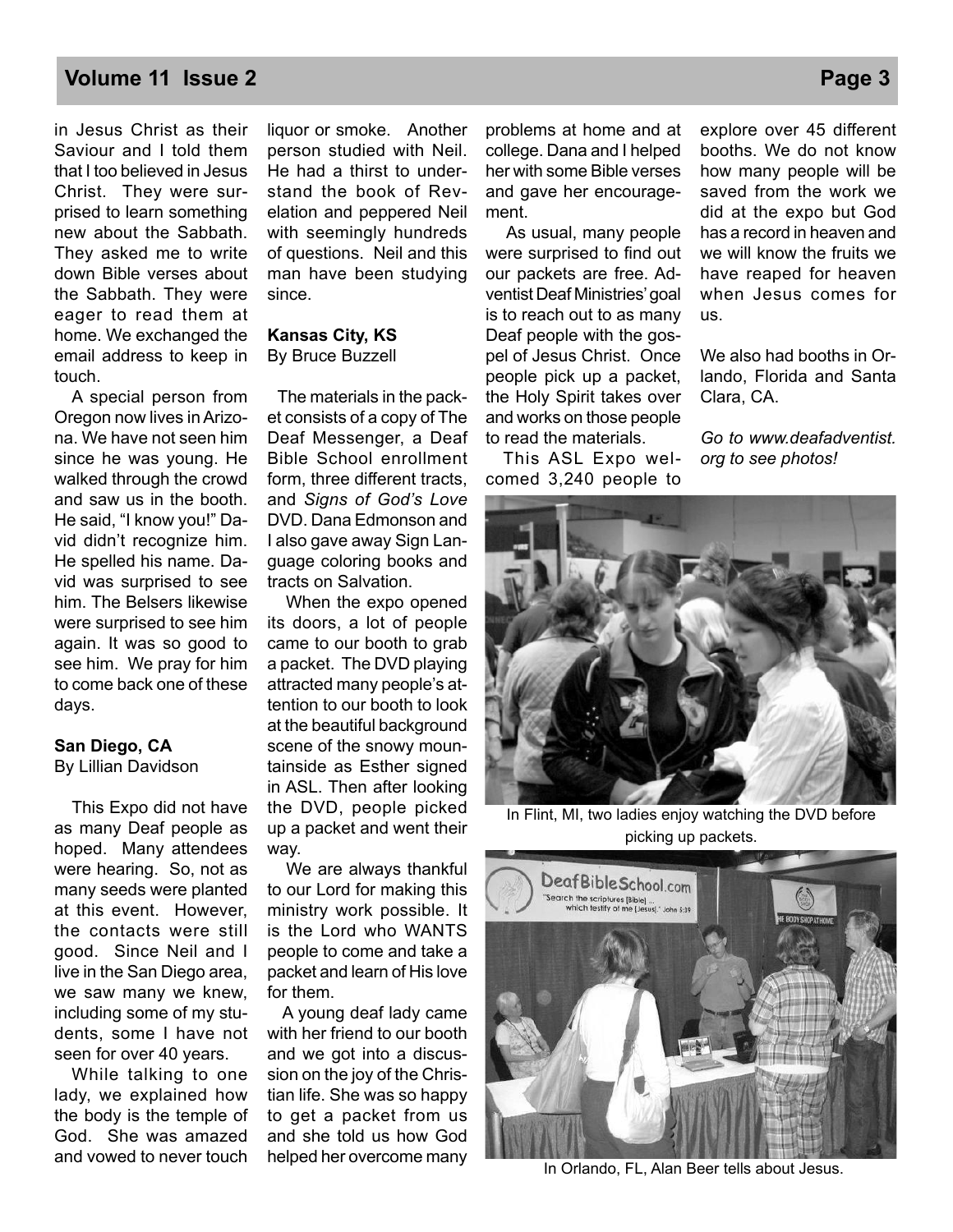A gentleman chats with Kathy McCain in Austin, TX.



In Phoenix, AZ, Pastor Trexler, George and Arlene Belser pose for a photo with an old friend, Shaun McLauglin.

# **Clearance Sale!!!**

*Revelation of Jesus Christ* Series with Pastor David Trexler VHS **\$40.00**

Sign Language Coloring Books Set of 3 (Creation, Moses, Jesus) **\$8.00**



While Supplies Last!

Prices include shipping! (You may use the order form in this newsletter)

# **Spring/Summer Speaking Schedule**

Here Pastor David Trexler's Spring/Summer speaking and traveling schedule:

> April 19 Omaha, Nebraska DeafNation Expo

May 3 New York City, New York ASL Expo

May 10 Riverside, CA Arlington SDA Church

June 4-8 Shirley, Arkansas MidWest Deaf Camp Meeting Main Speaker

July 6-12 Milo, Oregon Western Deaf Camp Meeting Afternoon Group Bible **Studies** 



Pastor Trexler is available if you would like to invite him to your church or event as a speaker.

Please be aware that your church or group will need to cover Pastor Trexler's travel expenses.

Contact Adventist Deaf Ministries for more information at: adm@deafadventist.org or write to: Adventist Deaf Ministries PO Box 6114 Mesa AZ 85216

# **Donations**

## *In Memory of...*

Ronald Schifano by Eva Thompson

Sylvia House by Clarence & Marian Evensen, Cal & Ellen Ferguson, Dorothy Gradt, Jim House, Marshall House,

Catherine Ingram, Sara Johnston, Philip & Jane Peters, Gretchen Pike, & Linda Shepherd

## *In Honor of...*

Marvin Budd by Luis Leonor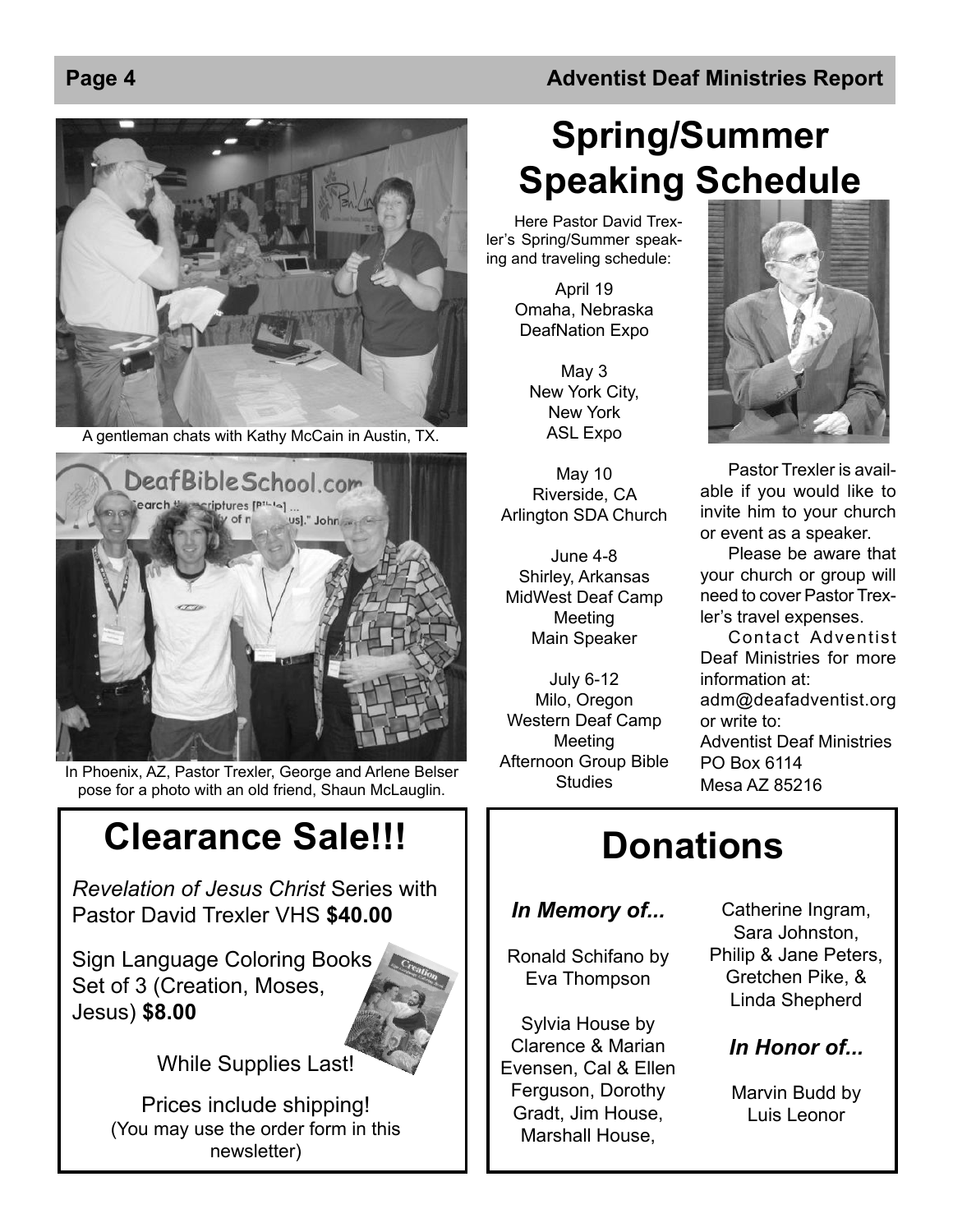## **Volume 11 Issue 2 Page 5**

# **A Weekend of Revival in Massachusetts**

 The Northborough, Massachusetts church has two Deaf members, Syndey and Pamela Leith. The Leith's were isolated Deaf members, never having the opportunity to meet Deaf pastors or to see sermons in ASL. That is until last year when they attended the Southern New England conference camp meeting when Pastor Jeff Jordan and Esther Doss were invited to be speakers. They loved the sermons in ASL! Their interpreter, Jessica McGowan, saw their eyes light up and realized the big difference between interpreted sermons and sermons in ASL.

 She discussed an idea with the Leith's and the church board. Then Pastor Trexler and Esther Doss were invited to the Northborough church for a very special Deaf weekend.

 They invited as many Deaf people as possible, by contacting churches all over Massachusetts and nearby states with Deaf members and inviting their friends. Also, last year, nearby city Worcester hosted DeafNation Expo. They helped ADM with the booth and collected addresses from people who showed an interest in attending special Deaf events. She used that list and sent everyone flyers. No one knew who would come.

weekend was "Jesus is our Hope". Meetings with were held on Thursday and Friday evenings. Sabbath was a busy day with meetings and activities.

 Over 12 Deaf people came for the event. The Northborough church had never seen so many Deaf people! They came from Massachusetts, Conneticut, Rhode Island, and Vermont. Plus some interpreters and hearing friends joined in. What a big blessing for all!

 Chris and Janice from Rhode Island attended the DeafNation Expo and received a flyer in the mail. Janice is Catholic and they thought that this was a Catholic event, so they were surprised show up and find out this was actually an Adventist event. They stayed the weekend and had a really nice time making new friends and learning some very new things.

 John and Winnie Tunison asked Pastor Trexler to spend a little time in Rhode Island. John invited friends to his church and he gave a presentation with the help of his pastor and Pastor Trexler. Twelve people altogether were at the meeting.

 The theme for the is. The church was very When Chris and Janice found out that Pastor Trexler was going to Rhode Island on Sunday afternoon, they were excited and asked where the church

near their home! So, they showed up to that meeting, too!

 *See www.deafadventist.org to see photos of the weekend!*



Pastor Trexler telling of God's love on Sabbath afternoon.



Esther Doss giving a short presentation on Deaf awareness using personal experiences as a CODA.



Group photo on Sabbath afternoon with including Deaf visitors, interpreters and hearing friends.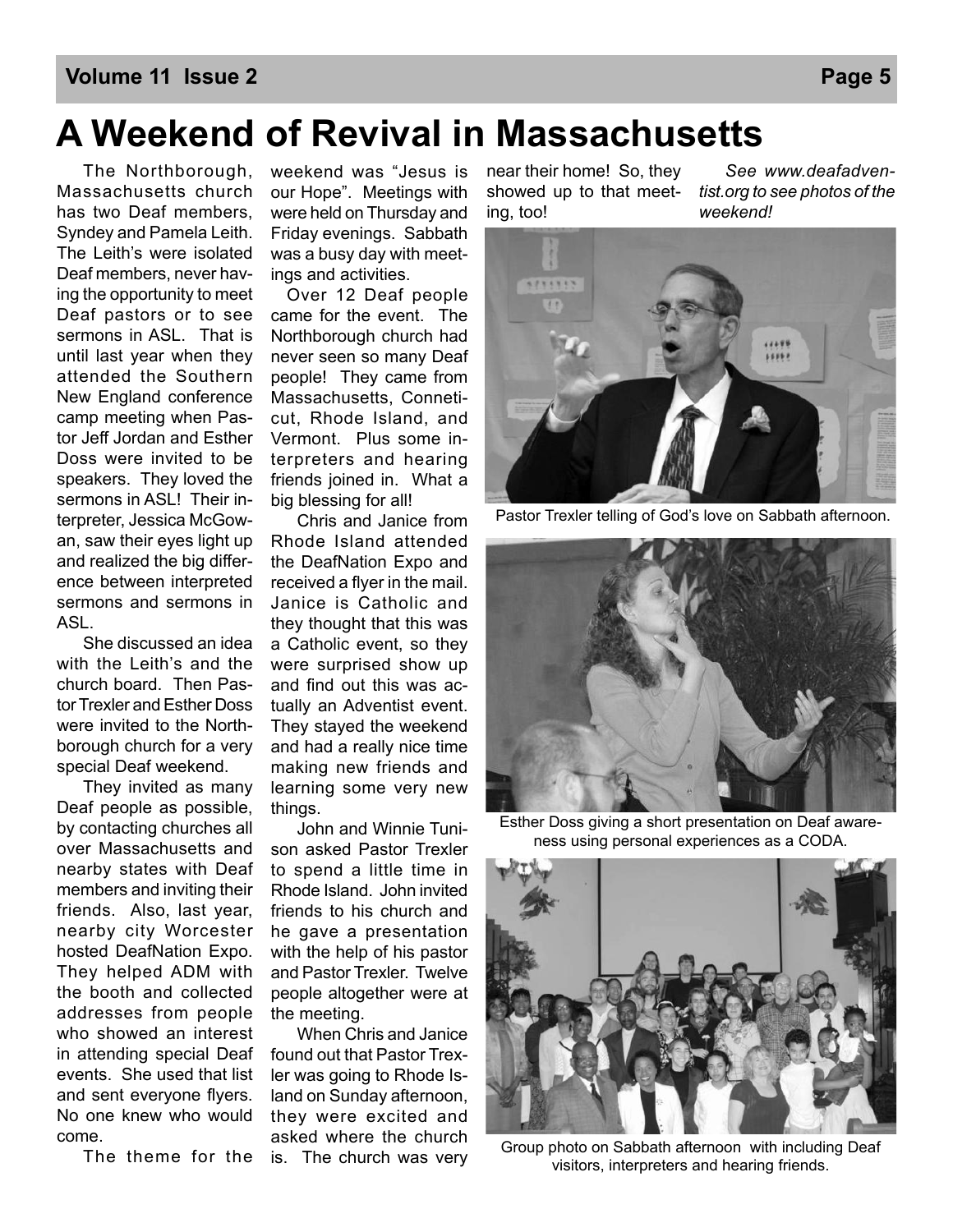## **Speaker's Dialogue: ADM in the 21st Century**

 Adventist Deaf Ministries God has blessed ADM. (ADM) celebrated its tenth anniversary on April 1, on April Fools' Day. Yes, April Fools' Day! This important tax-exempt, non-profit organization began out of necessity after closure of the Deaf Department by the church's own organization in 1997, and a series of rejections by church's leaders to continue deaf ministry in the Seventhday Adventist Church. We are still loyal Seventh-day Adventists. We love the church which does not understand deafness or the need to have a spiritual center to keep all deaf members together for nurture and growth. Many deaf members became unhappy with the church, but ADM has been working hard to keep them in the church. When they are motivated they are more willing to witness to Jesus Christ, resulting in baptisms of new members into the family of God.

 Despite the pessimistic thoughts by some of the church leaders, ADM continues to grow each year, and the hunger for the gospel is growing faster than ever before as we near the day of Jesus' Second Coming. Thanks to the growing number of dedicated hearing and deaf donors, more and more church leaders and members are convinced of the importance of this deaf organization (ADM) that works with the church. is culturally and linguistically

 ADM is a self-supporting ministry for the Seventhday Adventist church. It is independent from the church's system. The board of directors of ADM are both deaf and hearing who are sensitive to the needs and the culture of the deaf. The majority (at least 51%) of the board must be deaf. At the same time, the deaf are a very small minority in the hearing church system.

 Why do we continue to have this deaf organization when the church leaders and members are becoming more enlightened about the deaf than ever before? Yes, more churches have a ministry to the deaf than before. That is a good sign. We have three pastors working for the conferences, but one is part-time. That is good. But, these don't tell the whole story about the many problems the deaf have to deal with in the hearing world. We do have wonderful concerned hearing church leaders and members who are sympathetic toward our concerns and frustrations we face in church, but they can not solve the problems. The church's policies and decisions are designed well for the hearing members. The church did not mean to put many obstacles to the Deaf work. In other words, the church's plans are naturally hearing-oriented, not geared to meet the needs of the deaf. The deaf

different from the hearing. to our dear God for the Ethnic groups in the church can grow dramatically, while the growth of the deaf is painfully and embarrassingly slow in the eyes of church leadership. In other words, we, the deaf, don't give much return to the church to financially support the Deaf work in the church's system. Most of the church's plans are based on the consensus of the hearing people who have no knowledge of the issues the deaf have to face. Really, they need to be deaf in order to understand deafness. If they were deaf they would understand how we have faced much discrimination and problems in the hearing world. If they could experience what deaf people go through, they would create plans that would work well for the deaf.

 The struggle is not between the church and the deaf, but between the hearing and the deaf. However, since the hearing control all of the decisions for the church, then naturally it becomes an issue between the deaf and the church. The hearing doesn't see as the deaf see, and vice versa. The understanding between the hearing and the deaf is difficult to reach due to the communication barrier. Because of this, ADM was established. We appreciate the recognition by the North America Division.

We need to thank (Rev. 22:20).

resurrection of deaf ministry after it was buried. ADM is still here to minister to the deaf within the perspective of the deaf. We need to thank God for hearing people who have become sensitized to our needs. We need their voice in the church and their support to see that ADM continues to meet the growing demands of spiritual services to the deaf. May we work together with the quidance of the Holy Spirit.

 What can ADM do more in the 21st Century? I am praying that ADM will be a mission model in reaching out to deaf people who are widely scattered across the country and the world. There are many large cities where there are no programs to keep the deaf within the church. In these great cities there are no workers who would visit, teach, baptize and organize deaf groups that would in turn reach out to more deaf people. Our emphasis is seed-planting. Currently, our seed-planting is done throughout the country, but there is no follow-up if they want to become members of the church. We need your prayers and support for new ideas and plans to reach out to more deaf people successfully through the power of the Holy Spirit. "Not by might nor by power, but by My Spirit," (Zech. 4:6). Finally, "even so, come, Lord Jesus"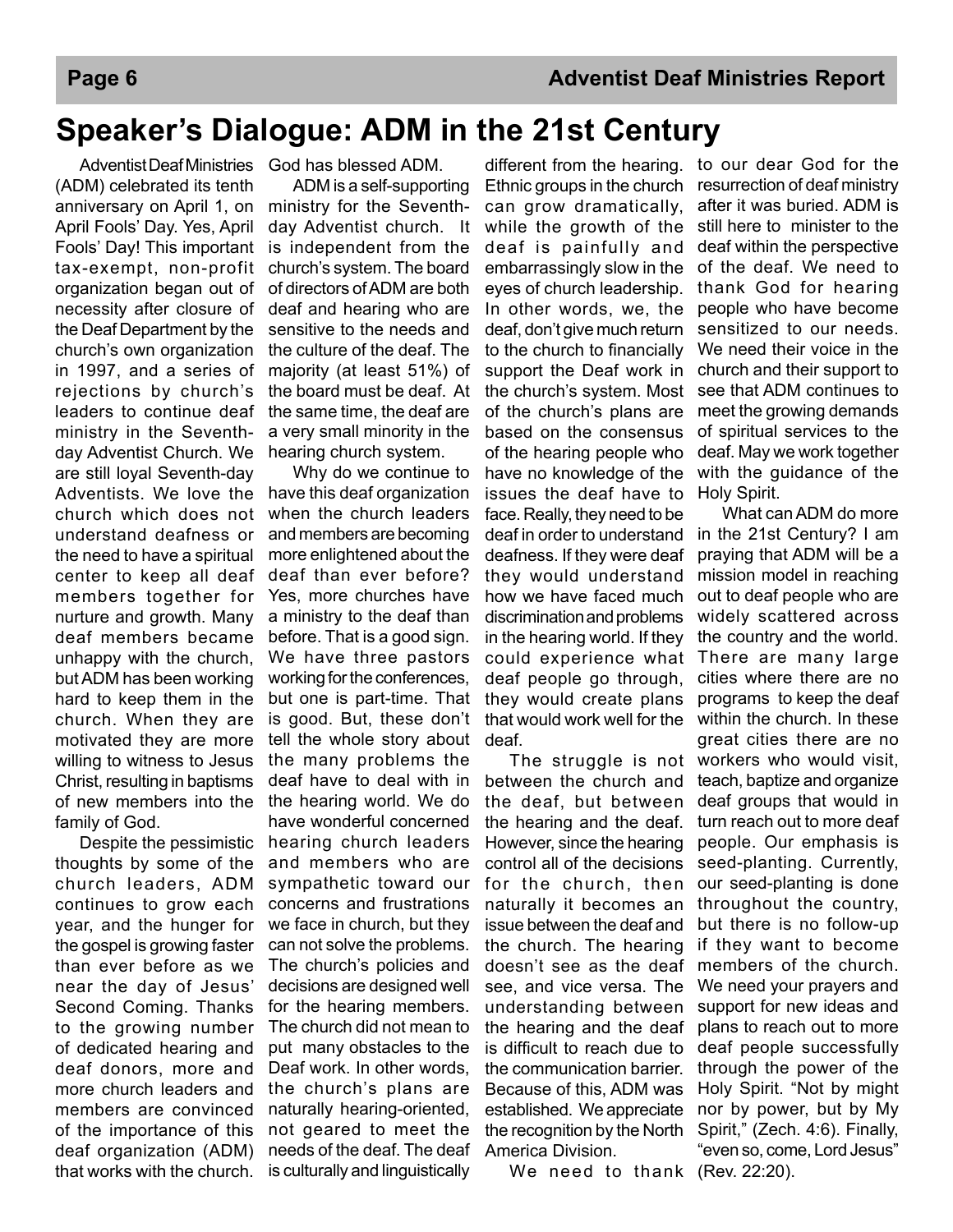## **Order Form -- All prices include USA shipping**

| <b>State</b><br>City<br>Zip<br><u> 1990 - Johann John Stone, martin a</u>                                                                                                                                                                                       |                    | money order payable to:<br><b>Adventist Deaf Ministries</b> |                         |
|-----------------------------------------------------------------------------------------------------------------------------------------------------------------------------------------------------------------------------------------------------------------|--------------------|-------------------------------------------------------------|-------------------------|
| Address<br><u> 1989 - Johann John Stone, mars eta bainar eta bainar eta baina eta baina eta baina eta baina eta baina eta b</u>                                                                                                                                 |                    | Please make your check or                                   |                         |
| <b>DONATION:</b> I support ADM's ministry. Here is my \$ _________ love gift.<br>Name                                                                                                                                                                           | U.S. Funds Only \$ |                                                             |                         |
| 27 fundamental beliefs studies for baptismal candidates.                                                                                                                                                                                                        |                    | Price                                                       |                         |
| AMERICAN SIGN LANGUAGE FINGERSPELLING LESSONS (VHS)<br>Want to improve your fingerspelling? Then this video is for you!<br><b>EASY-READING BAPTISMAL STUDIES</b>                                                                                                |                    | Price                                                       | \$27.00**<br>\$10.00**  |
| <b>CD-ROM: HYPERSIGN INTERACTIVE DICTIONARY OF ASL (CD-ROM)</b><br>Full-motion video; age specific vocabulary. Requires Windows 98 or better.                                                                                                                   |                    | Price                                                       | \$25.00**               |
| AMERICAN SIGN LANGUAGE DVD COMBO (DVD)<br>ASL DVD Learning System and ASL DVD Dictionary. Save \$3.                                                                                                                                                             |                    | Price                                                       | \$55.00**               |
| AMERICAN SIGN LANGUAGE DVD DICTIONARY (DVD)<br>Over 700 signs with photo illustration of sign (e.g. picture of "shoes").                                                                                                                                        |                    | Price                                                       | $$23.00**$              |
| AMERICAN SIGN LANGUAGE DVD LEARNING SYSTEM (DVD)<br>Includes 2 DVDs: "Getting Started in Signing" and "Say It With Signing". Makes<br>learning ASL easy and fun for yourself or as a gift to family and friends.                                                |                    | Price                                                       | \$35.00**               |
| SIGN LANGUAGE COLORING BOOKS (While Supplies Last)<br>A set of 3 coloring books: Creation, Moses, and Jesus                                                                                                                                                     |                    | Price                                                       | \$8.00**                |
| <b>AMAZING FACTS, EASY READING EDITION</b><br>A set of 12 attractively illustrated booklets.                                                                                                                                                                    |                    | Price                                                       | $$5.00**$               |
| THE STORY OF REDEMPTION, EASY READING<br>Tells how sin began and how Jesus will save His people from sin & eternal death.                                                                                                                                       |                    | Price                                                       | $$7.00**$               |
| STEPS TO CHRIST, EASY READING EDITION<br>A book that leads us to a better relationship with Jesus.                                                                                                                                                              |                    | Price                                                       | $$7.00**$               |
| <b>MARGIE ASKS WHY, EASY READING EDITION</b><br>A fascinating book about the battle between God and Satan.                                                                                                                                                      |                    | Price                                                       | $$7.00**$               |
| <b>DEAF DIASPORA: THE THIRD WAVE OF DEAF MINISTRY (book)</b><br>Planning to or already involved in the deaf ministry? Gain valuable insights into<br>the ministry to deaf people in the new millennium. Includes useful discussion guides.                      |                    | Price                                                       | \$20.00**               |
| <b>CAN YOU HEAR US?</b> (booklet - 10 copies)<br>A 22-page quick reference guide to deaf Ministry. Order extra copies to share with<br>family, friends, and church members.                                                                                     |                    | Price                                                       | \$10.00**               |
| THE FINAL EVENTS OF BIBLE PROPHECY (DVD)<br>An awesome 43-minute documentary that looks at what the Bible really says<br>about the last days of earth history. (ENGLISH SUBTITLES)                                                                              |                    | Price                                                       | \$12.00**               |
| <b>OUR WORLD A THEATRE IN GOD'S UNIVERSE (DVD)</b><br>A 2-hour video in American Sign Language by Esther M. Doss that gives the basic<br>story of the Bible and plan of salvation  from the beginning to the end of sin.                                        |                    | Price                                                       | $$20.00**$              |
| <b>SIGNS OF GOD'S LOVE DVD</b><br>Take a walk with Esther M. Doss in Colorado to learn more of God's love. 48 minutes.                                                                                                                                          |                    | Price                                                       | $$5.00**$               |
| <b>KEEPERS OF THE FLAME VIDEO SERIES</b> (4 VHS tapes)<br>This 8-part series covers the history of the Christian church, as well as the<br>history of the Adventist church. OPEN CAPTIONED (subtitled)                                                          |                    | <b>VHS Price</b>                                            | $$40.00**$              |
| THE REVELATION OF JESUS CHRIST VIDEO SERIES (VHS)<br>THE REVELATION OF JESUS CHRIST VIDEO SERIES (DVD)<br>A set of 13 VHS or DVD videos presented in sign language by Deaf Pastor<br>David Trexler with voice track. Includes comprehensive set of study notes. |                    | <b>VHS Price</b><br><b>DVD Price</b>                        | \$40.00**<br>$$90.00**$ |
| <b>AMAZING BIBLE TRUTHS VIDEO SERIES (DVD)</b><br>A set of 7 DVD videos covering 14 Bible topics presented in sign language by<br>Francisca Trexler. Includes listing of all Bible verses presented. (No voice track)                                           |                    | Price                                                       | \$65.00**               |
|                                                                                                                                                                                                                                                                 |                    |                                                             |                         |

**P.O. Box 6114 Mesa, AZ 85216-6114**

\*\* For orders shipped **outside** the USA, please contact us first.